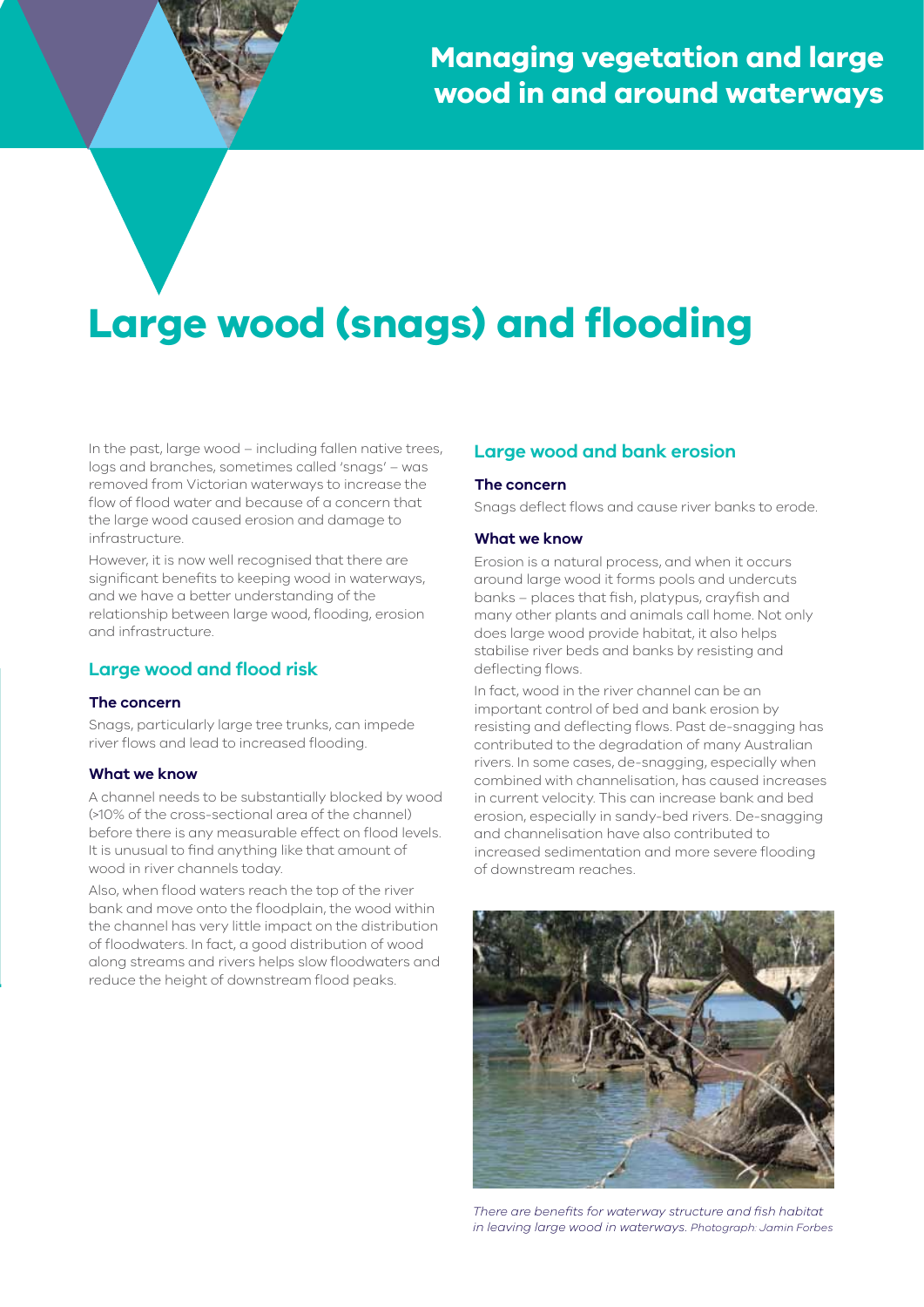# **Large wood and infrastructure**

## **The concern**

Snags can move during floods and damage or destroy structures such as bridges.

#### **What we know**

It is relatively difficult for even major flood events to roll large pieces of wood (>2m long) along a river. This is because our native hardwoods, particularly eucalypts, are very heavy and have complex branching structures which enable them to self-anchor in the bed and banks of the river channel.

Damage to infrastructure during floods is generally caused by the accumulation of small pieces of wood (which are more readily mobilised with flow), large native trees that have just fallen (where the high energy of the flow keeps them afloat) or wood from introduced trees such as willows (which are much lighter and always float).

# **Managing large wood**

Large wood creates important habitat in rivers. It provides shelter, food sources and breeding sites for a variety of instream animals, including many fish. Anglers know that for some types of fish, the best place to catch them is around large wood.

Large wood also stabilises the river channel by slowing the flow. In large lowland rivers, it may be the only stable material in the bed.

Large wood also improves water quality by aerating the water that flows over it.

For these reasons, today's best practice is to 'let sleeping logs lie'. However, where recently fallen trees are causing excessive bank erosion or pose a serious risk to public safety, infrastructure or recreational access, intervention may be justified.

There are several options for managing large wood in river channels, including trimming, realigning, anchoring and selective removal. The first three options should be explored before considering removal.

# **Trimming**

Trimming generally involves taking off a branch that is directing flow into an asset on a bank or is trapping smaller pieces that then form large accumulations against a bridge, culvert or other infrastructure.

Trimming may also be appropriate to enable recreational access in some waterways.

## **Realigning**

Large wood can be realigned to modify its influence on flow and water levels. Where large wood spans the entire channel, moving large trunks from an orientation perpendicular to the flow so they are at an angle of 20–40º to the stream bank, might assist in improving the flow or recreational access. However, wood realignment can be detrimental to the health of the waterway. Many native fish species require log jams or deep holes which don't tend to form if the log is realigned against the banks.



*Realignment of large wood to reduce hydraulic effect. Source: Rutherfurd et. al. 20001*

## **Anchoring**

Partial burial of a log and fixing of logs together to form structures may be an effective option where there is concern about the movement of instream wood (natural or reinstated). The photos below show wood being anchored into the bank, and a piece of wood with a complex root structure that will be buried into the bed to stop it from moving.

Pinning logs in place with hardwood piles is essential in high energy environments to allow the timber to become saturated and/or collect sufficient sediment ("bond with the bed") and so prevent them becoming re-mobilised. Partial burial is not sufficient alone as the weakness within the bed will allow the large wood to be readily gouged out by high flows.

1 Rutherfurd., I., Jerie, K. and Marsh, N., 2000. Rehabilitation Manual for Australian Streams,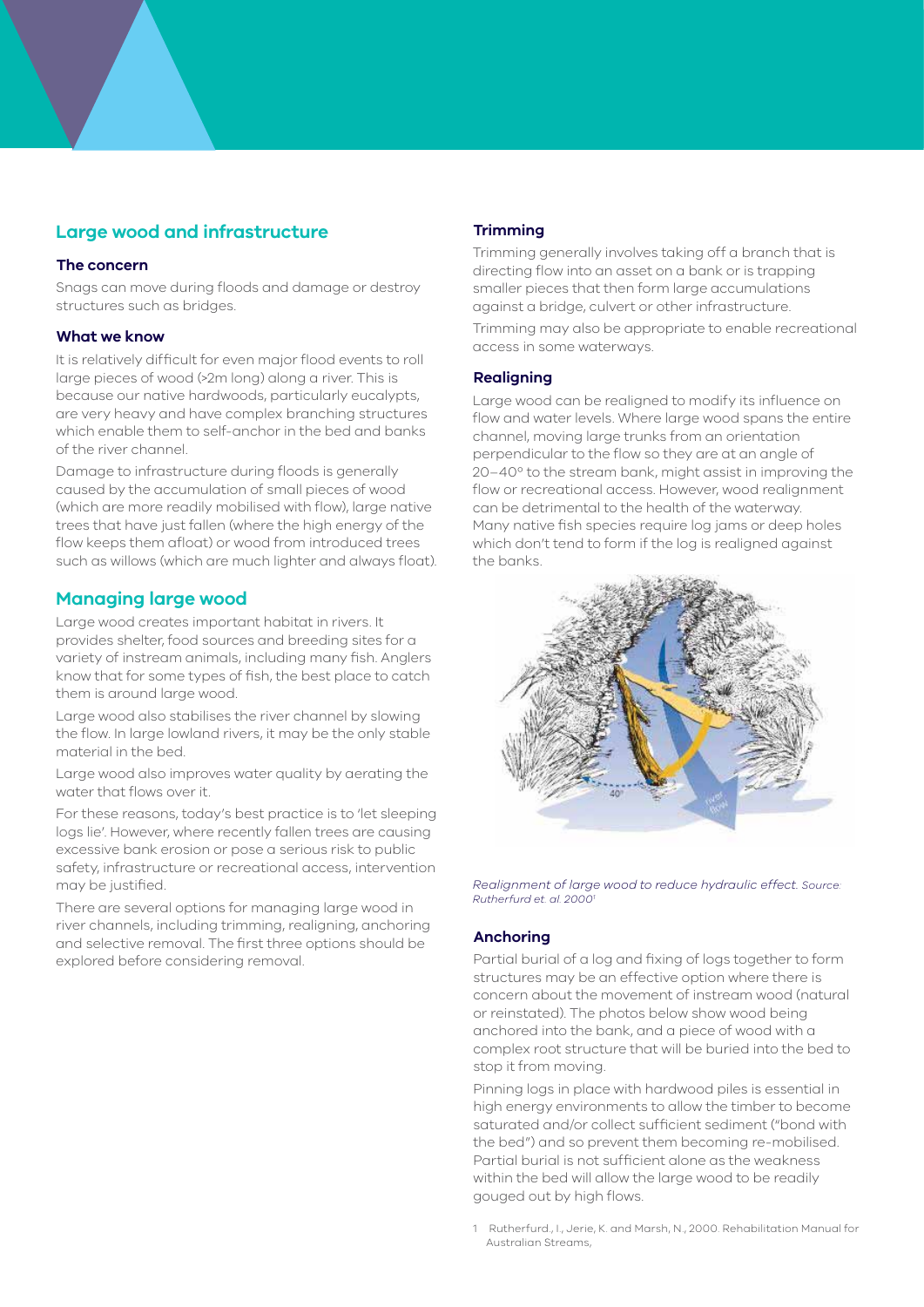

*Large wood trapped against a bridge on Sutherland Creek. Photograph: Corangamite CMA*



*Large wood being anchored into a waterway. Photograph: North East CMA*

## **Removing**

Best practice is to only remove large wood from waterways in extreme circumstances. Realignment or anchoring, rather than removal, is recommended.

Generally, the only situations where large wood should be removed are where a valuable asset is threatened or where safety is a consideration for waterway users, such as water-skiers and canoeists.

In some cases, removed large wood may be able to be reintroduced into other waterways.

# **Approvals**

Several authorities are responsible for administering legislation and regulations for the management of vegetation in and around waterways.

Before undertaking any action, talk with your local catchment management authority (CMA) about your concern and what you are proposing to do.

#### **Works on waterways permits**

CMAs have a regulatory role in authorising individuals and organisations to carry out works and activities in and affecting waterways<sup>1</sup>. Works and activities such as large wood removal will generally need a CMA works on waterways permit<sup>23</sup>

If flood risk is the primary reason for wanting to remove large wood, the CMA may also require you to commission a flood study that will make a hydraulic assessment of the wood. You would need to demonstrate that the benefits associated with removing the wood (i.e. in terms of reduced damage) are greater than any costs to waterway health. As a general principle, the onus of proof in removing large wood to mitigate flood risk lies with those wanting to make the change.

If you would like further information on how to obtain a works on waterways permit, please contact your local CMA.

<sup>1</sup> Melbourne Water is the manager of designated waterways for the Port Phillip region so should be contacted for advice about waterway and riparian management matters in that region. References to CMAs in this fact sheet mean Melbourne Water for the Port Phillip and Westernport region.

<sup>2</sup> The Glenelg Hopkins CMA (GHCMA) does not issue works on waterways permits. It authorises works through issuing a licence under the Water Act. The types of works or activities that can be authorised by the GHCMA and the authorisation process differ from other CMAs.

<sup>3</sup> Works on waterways permits are only required for 'designated' waterways. These are most waterways in a CMA's region, but your local CMA will be able to advise whether your waterway is designated.